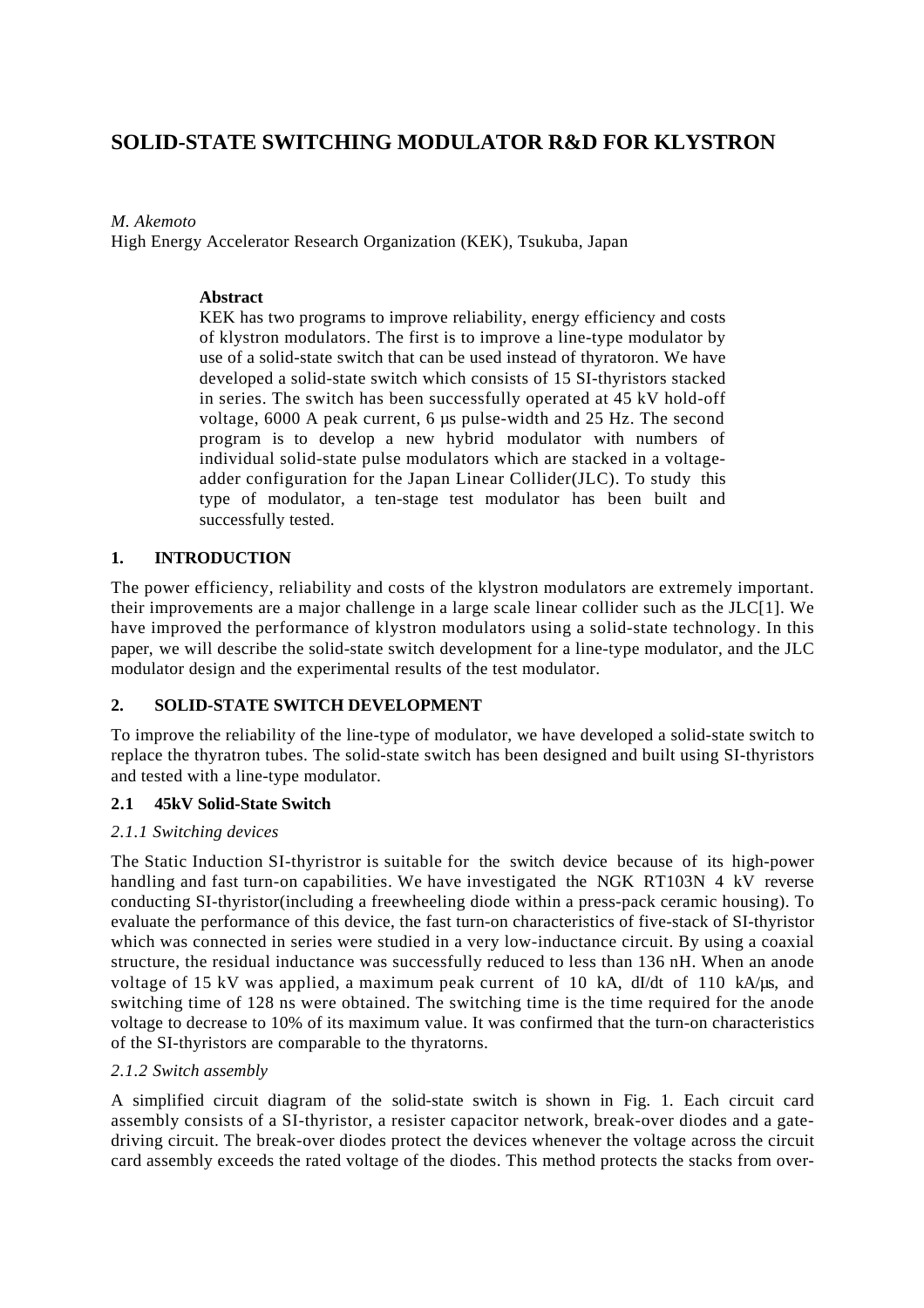voltages that would result in the destruction of all the devices. Both the trigger and power cables for each card were isolated from high-voltage through ferrite core transformers.



Fig. 1 Simplified circuit diagram of 45kV Solid-State Switch.

Table 1

45 kV Solid-State Switch Specifications

| Device            | SI-thyristor       |
|-------------------|--------------------|
|                   | NGK:RT103N(4kV)    |
| Series Connection | 15 devices         |
| Insulation        | Oil                |
| Cooling           | Forced oil cooling |
| Size              | Cylindrical type   |
|                   | 550 mm x 300 mm    |

The SI-thyristors are normally-on type devices. To make a hold-off state, a bias voltage of –10 V is applied between the gate and cathode electrodes. To make a hold-on state, a pulse with a voltage of 160 V is applied. The performance of the gate circuit influences the fast turn-on characteristics. As a fast switch for the gate pulse, a specially designed low inductance MOSFET unit is used. The maximum gate current reaches 200 A during switching. The gate circuit is implemented in the closest possible proximity of the device to reduce the total inductance.





Fig. 2(a) 45 kV Solid-State switch assembly

Fig. 2(b) Gate driving circuit and SI-thyristor.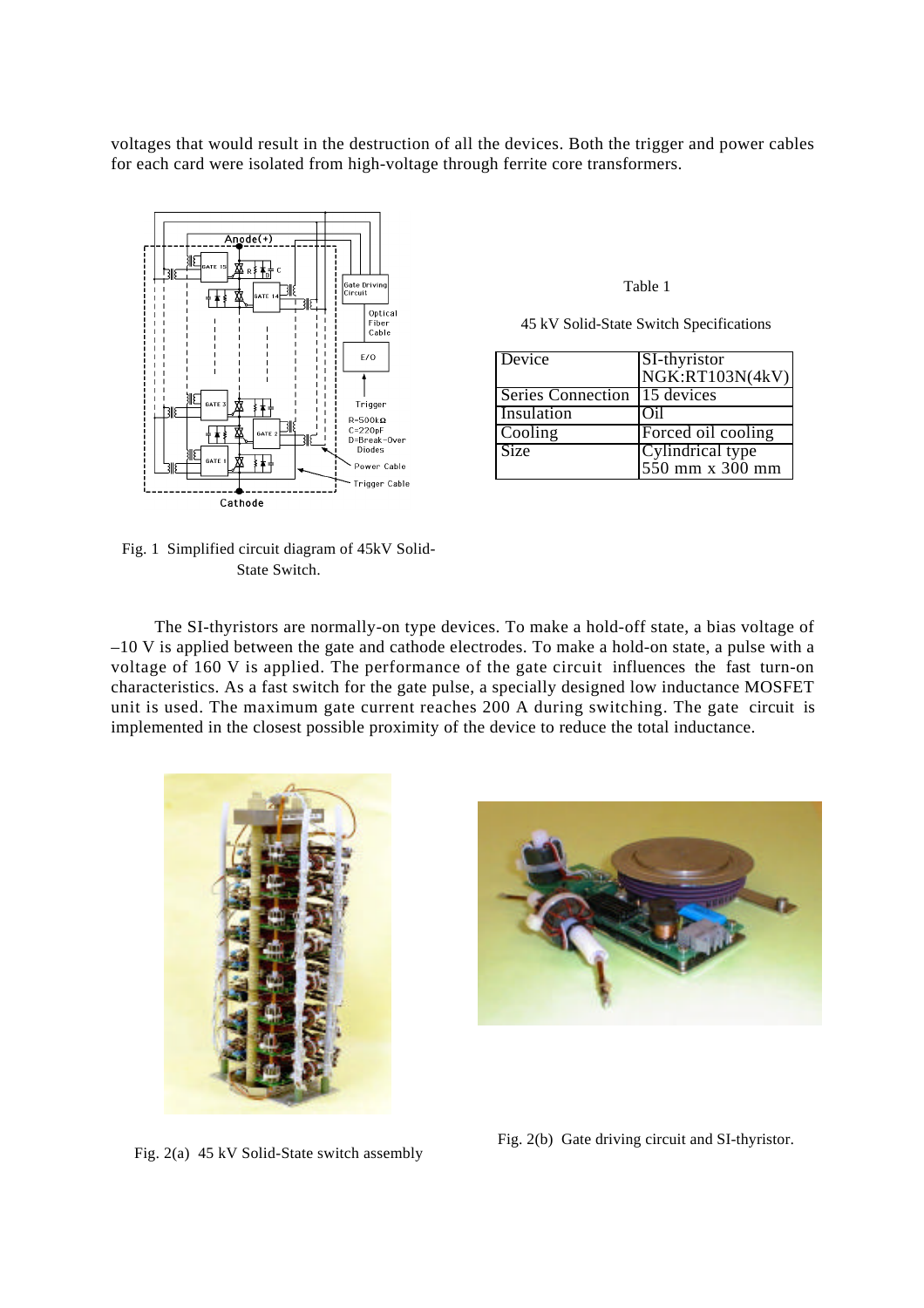The stack assembly and SI-thyristor with gate circuit are shown in Figs.  $2(a)$  and  $2(b)$ . The stacked devices are housed in a single cylindrical tank with a diameter of 300 mm and a height of 550 mm. The tank is filled with oil for insulation and cooling of the internal devices.

## **2.2 Test Results**

## *2.2.1 Test circuit*

The performance of the solid-state switch was studied with a line-type 5045 klystron modulater at KEK Accelerator Test Facility, ATF. Figure 3 shows the circuit diagram of the modulator. The klystron modulator consists of a high-voltage charging power supply, PFNs, a solid-state switch and a conventional 1:15 pulse transformer. The inverter power supply charges the PFNs up to 45 kV with a charging time of 19 ms. After a hold time of 5 ms, the switch is triggered and the output pulse is applied to the SLAC 5045 Klystron. The anode voltage of the switch was measured with a Iwatsu's high-voltge probe ( model HV-60 ) and the anode current of the switch was measured with a Pearson's current transformer ( model 3025 ) which was inserted in a return line of the PFNs.



Fig. 3 Simplified circuit diagram of the klystron modulator.

The test was made at 25 Hz, limited by the charging capability of the inverter power supply. Figure 4 gives the typical switch voltage and current waveforms at a PFN voltage of 45 kV. A peak current of 6000 A, di/dt of 10 kA/µs and a pulse-width of 6 µs were obtained.

## *2.2.2 Switching waveform*

To compare this solid-state switch to a thyratron switch, the Marconi CX1536 thyratron switch was also tried in the modulator. Figure 5 shows the typical switch voltage and the current waveforms of the thyratron switch at a PFN voltage of 45 kV. The measured switching times of the solid-state and thyratron switches were 208 ns and 40 ns, respectively. While the rise time of the thyratron switch was five times faster than the solid-state switch. The rise time of both the switch currents was similar, because it is limited by the time constant of the output circuit including the pulse transformer. However, it is shown that the switching loss of the solid-state switch is higher than the thyratron, because of the difference of the switching time.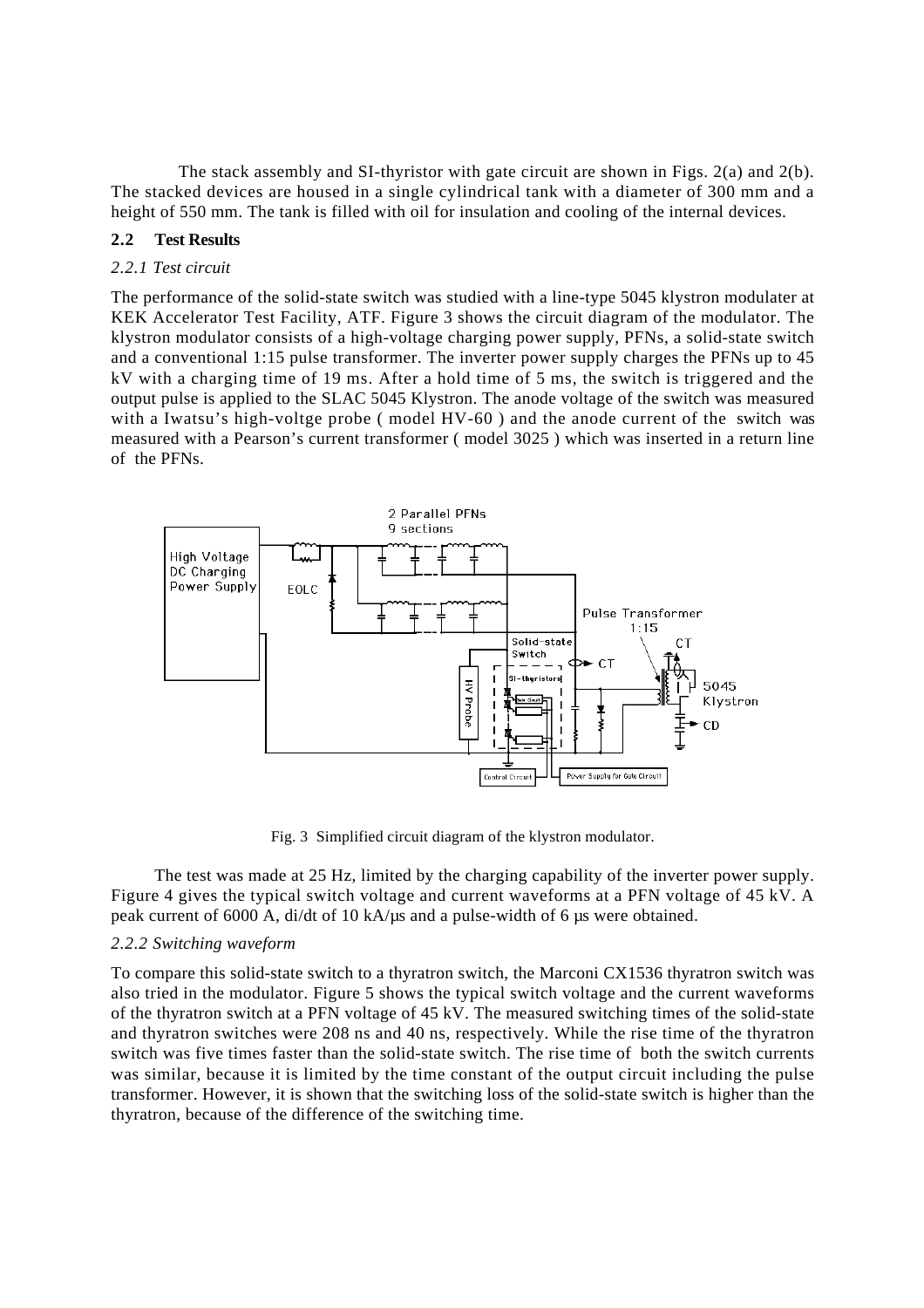

Fig. 4 Switch voltage and current waveforms with the solid-state switch.



Fig. 5 Switch voltage and current waveforms with the thyratron switch.

Figure 6 shows the klystron voltage and current waveforms at a PFN voltage of 45 kV with the solid-state switch. A peak current of 376 A, a peak voltage of 361 kV and a pulse-width of 6 µs were obtained. The pulses with a peak power of 136 MW were switched by the solid-state switch.



Fig. 6 Klystron voltage and current waveforms with the solid-state switch.

#### *2.2.3 Switch losses*

The switch losses were measured by calorimetry which is a reliable method. A cooling system of the solid-state switch is a simple closed-loop system consisting of a oil tank, a pump, a flowmeter and a radiator. The pump has a rated delivery of 4.7 l/min. The temperatures of both the inlet and the outlet of the tank were always monitored and recorded by a pen recorder during operation. Therefore, the switch losses can be calculated from their temperature differences and the flow rate of the cooling oil. In this system, the temperature difference of 1°C corresponds to a switch power loss of 130 W. The switch losses were measured at a PFN voltage of 20, 30, 40 and 45 kV. The results are summarized in Table 2. At a PFN voltage of 45 kV, the temperature difference between the inlet and outlet was measured to be 8.5°C, which corresponds to a switch loss of 1.1 kW. It is also found that the switch loss is proportional to the stored energy in the PFN.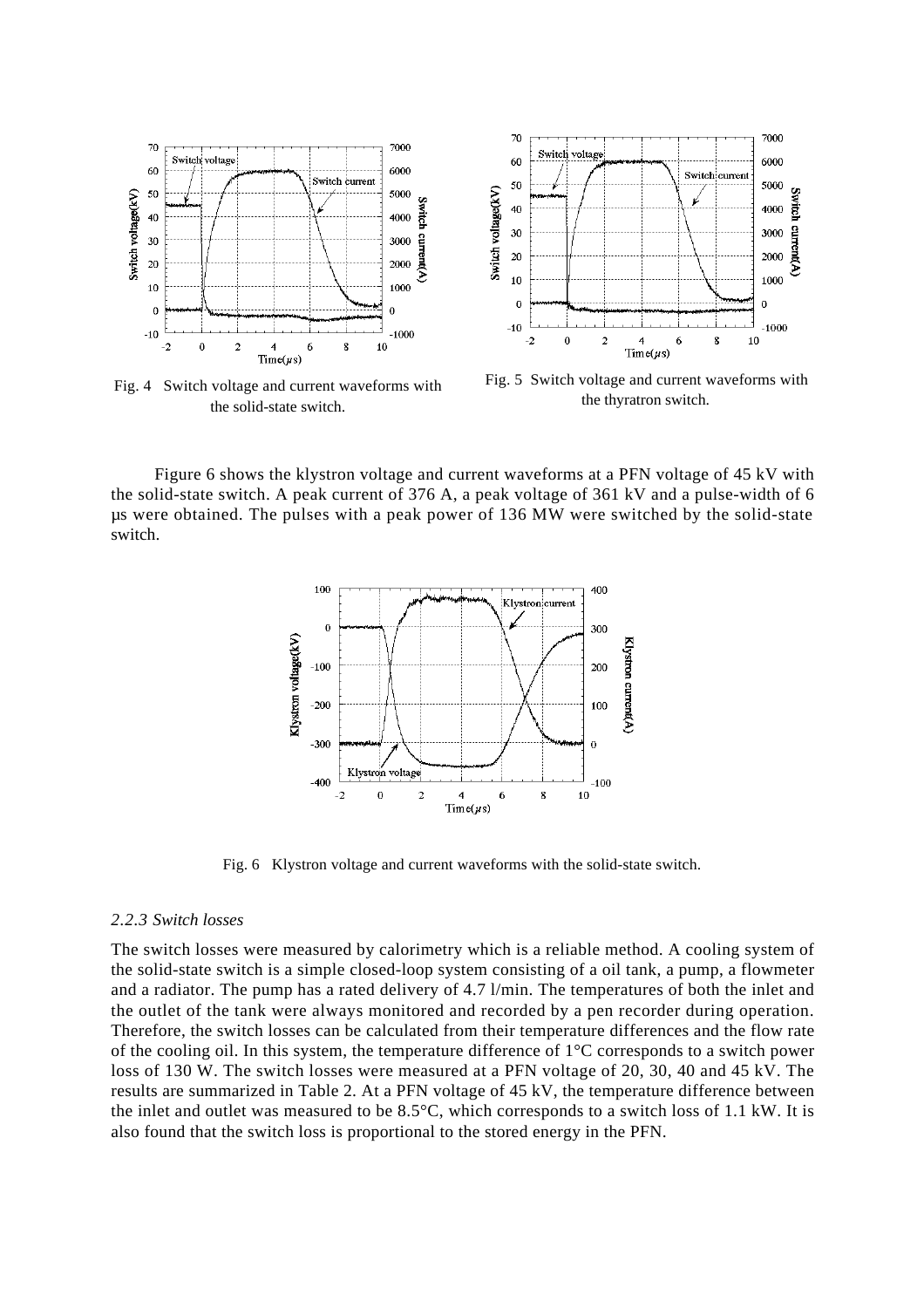| PFN voltage | <b>PFN</b> Stored energy | Switch losses | Details of switch losses |               |                 |
|-------------|--------------------------|---------------|--------------------------|---------------|-----------------|
| (kV)        | $(J$ /pulse $)$          | (J/pulse)     | <b>Balance</b> resisters | Gate circuits | Devices         |
|             |                          |               | $(J$ /pulse $)$          | (J/pulse)     | $(J$ /pulse $)$ |
| 20          | 162                      | $9.4(5.8\%)$  | 0.98(10.5%)              | 0.8(8.5%)     | $7.6(81.0\%)$   |
| 30          | 365                      | $21.3(5.8\%)$ | $1.92(9.0\%)$            | $0.8(3.8\%)$  | 18.6(87.2%)     |
| 40          | 648                      | $32.8(5.1\%)$ | 2.77(8.5%)               | $0.8(2.4\%)$  | 29.2(89.1%)     |
| 45          | 820                      | $41.1(5.0\%)$ | $3.10(7.4\%)$            | $0.8(2.4\%)$  | 37.2(90.7%)     |

Table 2 Switch losses versus PFN voltage

A value in parentheses of switch losses column shows the ratio of energy to the PFN stored energy. A value in parentheses in details of switch losses column shows the ratio of each loss energy to switch losses.

 The switch losses take place in balance resisters, gate circuits and devices. The losses in the balance resisters are calculated from ohmic loss during the PFN charging. The losses of the gate circuits are calculated from the measured current and voltage of power line supplied to them. By subtracting these contributions from the measured switch losses, the losses in the devices are obtained. It is found to be 41 J/pulse at 45 kV. This value corresponds to 5% of the total PFN stored energy, with about 90% of this loss dissipated in devices themselves. Therefore, these switches still need to be improved to further reduce losses. However, it has been confirmed that 45 kV solid-state switch has a switching capability comparable to a thyratron.

## *2.2.4 Future program*

The main problem at the initial stage of the performance test was a failure of device break-down which was found when the klystron broke down in 45 kV PFN operation. In order to investigate this failure, we have inspected the devices and performed a break-down experiment using a model stack. From this investigation, it was found that the SI-Thyristor is damaged when the reverse current exceeds 4 kA. To protect the devices, the reverse diodes will be connected to the solidstate switch in parallel. To investigate the long-term reliability of the modified switch, it will be installed and operated in the modulator to collect lifetime data. The SI-thyristor will be also improved to reduce the turn-on and conduction losses.

## **3. HYBRID MODULATOR FOR JLC**

We are developing a new hybrid modulator with numbers of pulse generator stages in series and a pulse transformer for the JLC. To study the modulator of this type, we have built a ten-stage test modulator and performed a preliminary test.

## **3.1 Modulator Design**

The klystron modulator for the JLC is required to produce a 500 kV, 530 A, 1.5 us flat-top pulse to drive a pair of 75 MW PPM-klystrons[3]. Table 2 shows the specifications of the JLC klystron modulator. The JLC hybrid modulator uses multiple solid-state modulators(cell-modulators) which are stacked in a voltage-adder configuration and a 1:5 primary split pulse transformer. Figure 7 shows the basic circuit diagram of the JLC klystron modulator. Each cell-modulator is a direct switching modulator which is capable of generating a 2 kV pulse at 2650 A. Some cellmodulators are used as a waveform control modulator to obtain output waveform with a wide flattop. The modulator unit, which consists of 26 cell-modulators( operating at 2 kV per cell ) stacked in series and which generates a 50 kV pulse at 2650 A, drives one of the primary circuits of the pulse transformer. The other unit also drives the other primary circuit. The pulse transformer provides the klystrons with a 500 kV pulse. The inverter charging system provides a DC power to each cell-modulator.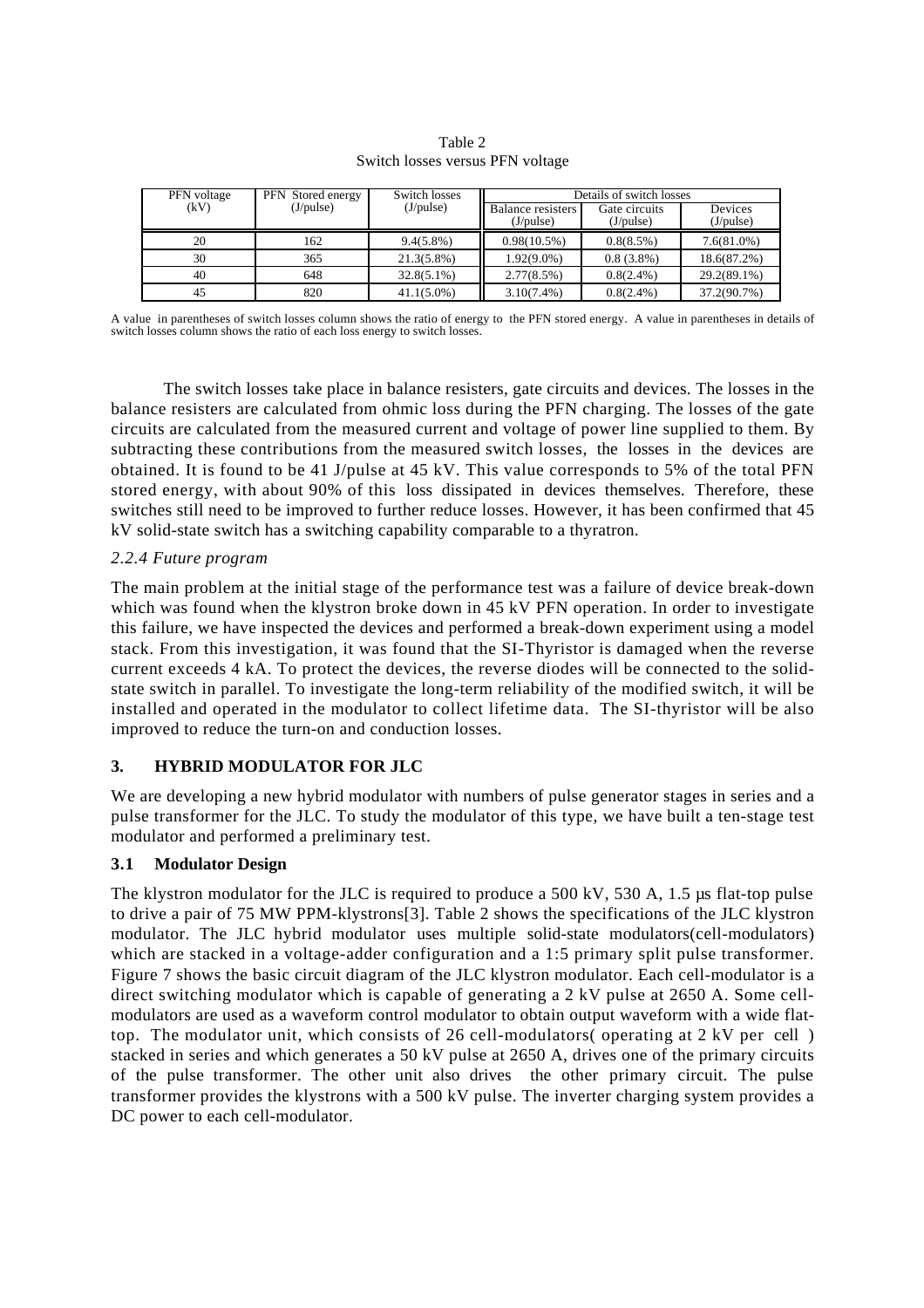

Fig. 7 Basic circuit diagram of JLC Klystron Modulator.

Table 2 Specifications of JLC Klystron Modulator

| <b>Parameter</b>               | Value         |
|--------------------------------|---------------|
| Peak Klystron voltage          | 500 kV        |
| Total peak current             | 530 A         |
| <b>Flat-top Pulse Duration</b> | $1.5 \,\mu s$ |
| Pulse top flatness             | 2%            |
| Energy Efficiency(Goal)        | <b>70%</b>    |
| <b>Repetition rate</b>         | $150$ Hz      |

### **3.2 Cell-Modulator**

A unit of the cell-modulator consists of an energy storage capacitor, a solid-state switch which turns on and off the circuit. It also includes a bypass diode which protects the solid-state switch and isolates the circuit from all other stages. The cell-modulator works as follows. The capacitor is initially charged through a charging transformer. When the switch is turned off as shown in Fig. 8(a), the cell-modulator is completely separated from output circuit, and the output current flows through the bypass diode. When the switch is turned on as shown in Fig. 8(b), the current in the diode is commutated. The energy storage capacitor is now connected in series with output circuit, and the charging voltage of the energy storage capacitor is added in the output circuit. Both the pulse width and timing of the output pulse of the cell-modulator is determined by controlling the gate trigger of the switch.



Fig. 8(a) Cell-modulator when the switch is turned off.



Fig. 8(b) Cell-modulator when the switch is turned on.

### **3.3 10-stage Test Modulator**

### *3.3.1 Circuit*

Figure 9 shows the circuit diagram of a 10-stage test modulator. It consists of 10 cell-modulators which are stacked in series, a charging system to provide a DC power to each cell modulator, and a resistor load. The design parameters of the test modulator are shown in Table 3. A photograph of the stack assembly with a resistor load is shown in Fig. 10.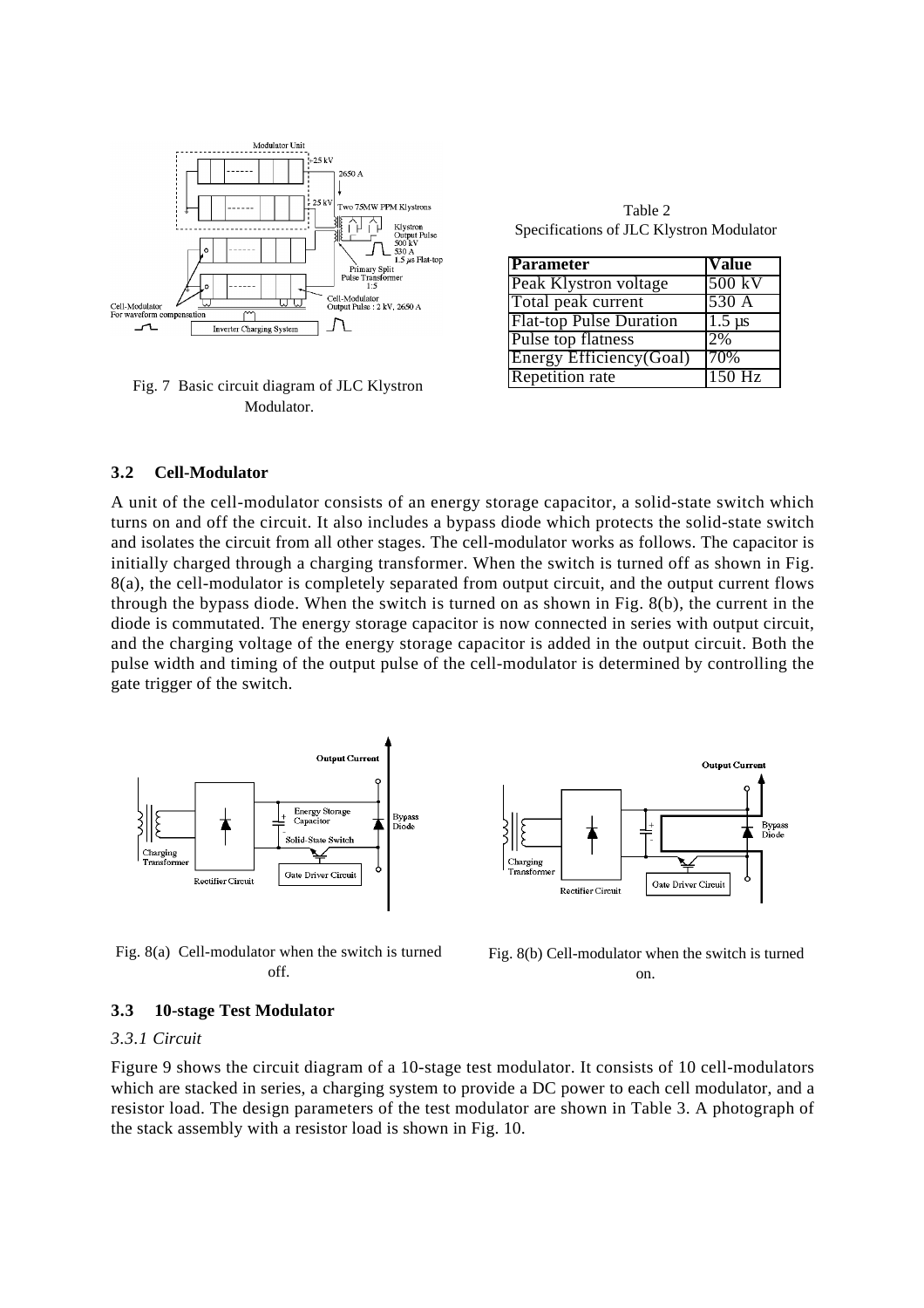

Table 3 Main parameters of 10-stage test modulator

| Parameter                          | <b>Value</b>    |
|------------------------------------|-----------------|
| Output Voltage                     | $20 \text{ kV}$ |
| <b>Output Current</b>              | 12.7 kA         |
| Pulse Width                        | $3 \mu s$       |
| Number of Cell-Modulator 10 stages |                 |
| <b>Repetition Rate</b>             | $5$ Hz          |

Fig. 9 Simplified Schematic of 10-stage Test Modulator Circuit.

A photograph of a cell-modulator is shown in Fig. 11. An Insulated Gate Bipolar Transisitor(IGBT), MITSUBISHI CM1200HB-66H was used as a solid-state switch. The CM1200HB-66H is rated at 3.3 kV peak voltage and 1200 A average current. The gate drive circuit for each IGBT receives its trigger pulses from a trigger control circuit through optical cables. The capacitance of the energy storage capacitor was determined to be 17.3 µF in order to keep its voltage drop within 10%. The capacitor of each cell-modulator is charged through a multi-output transformer. The output voltage of the modulator is regulated by adjusting the charging voltage of each cell-modulator. The output current of the modulator was measured with a Pearson's current transformer.



Fig. 10 10-Stage Test Modulator.



Fig. 11 A Cell-Modulator. IGBT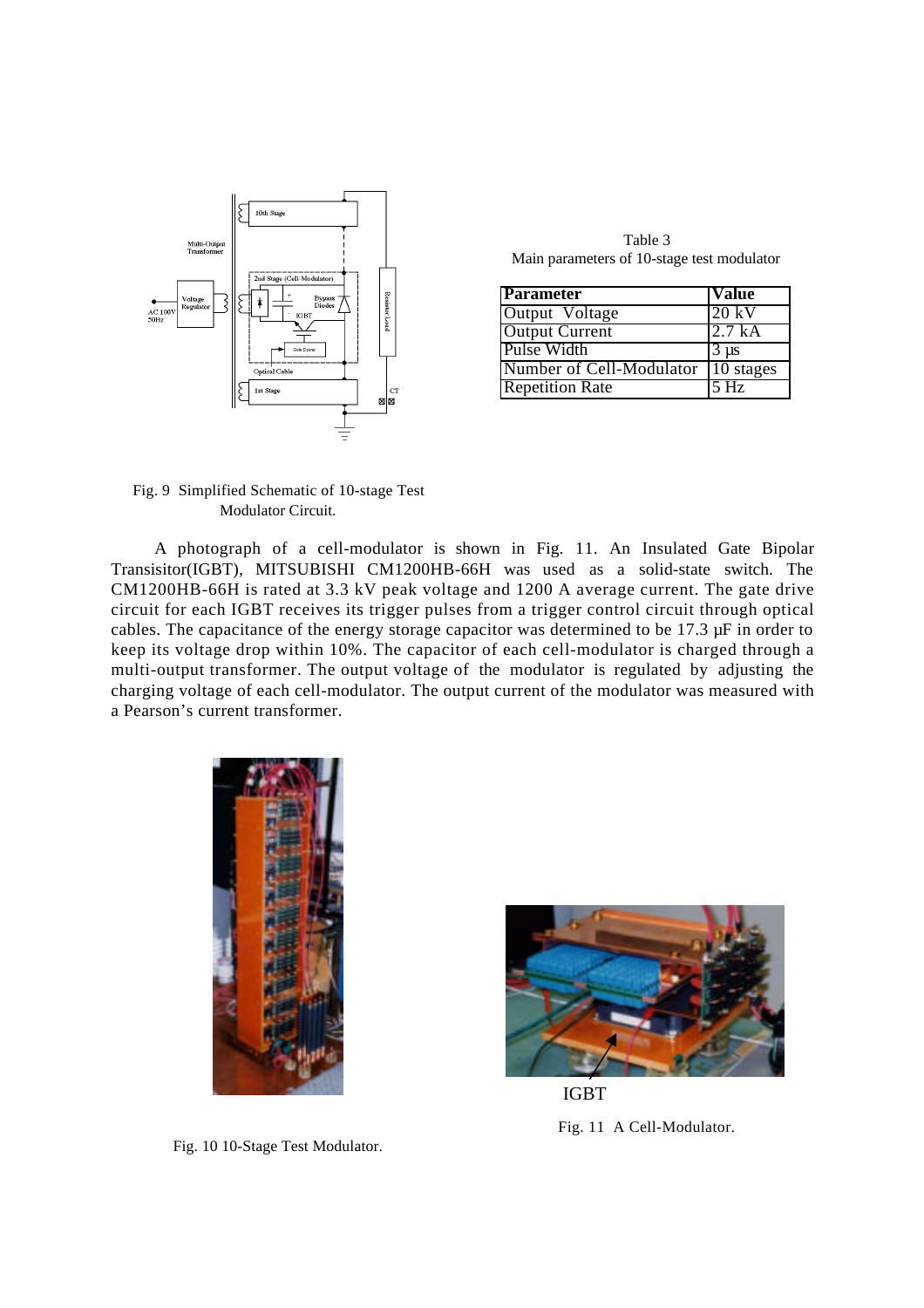#### *3.3.2 Output waveform[4]*

Figure 12 shows an example of the waveform of the output current through the 5.5 resistor load. In this test, only 6 stages were used and each stage operated at a voltage of 2 kV. A pulse with a peak voltage of 12 kV, a peak current of 2160 A , a rise time(10-90%) of 630 ns and a fall time(10-90%) of 450 ns was successfully generated. The output pulse has a droop of approximately 10%, which is consistent with the expected droop in the energy storage capacitor.



Fig. 12 Output current waveform.

### *3.3.3 Waveform Control*

We have tried to control the output waveform with appropriate triggering of cell-modulators. In this test, a set of 10 cell-modulators(stages) was operated at a voltage of 1 kV with a 4.1 resistor load. The first and second stages were used as a waveform compensation modulator. In order to obtain the maximum flat-top width, the trigger timings for the first and second stages were adjusted. Figure 13 shows the trigger timing for each stage. Figure 14 shows the output current waveform at the resistor load, with and without waveform compensation. The output waveform without compensation was drooped with no flat-top but the compensated waveform became rectangular with a wide flat-top. From this result, we found that individual trigger control for cellmodulator enables us to produce excellent waveform with a wide flat-top and it improves a power efficiency.



Fig. 13 Trigger timing chart. Fig. 14 Output current waveforms with and without compensation.